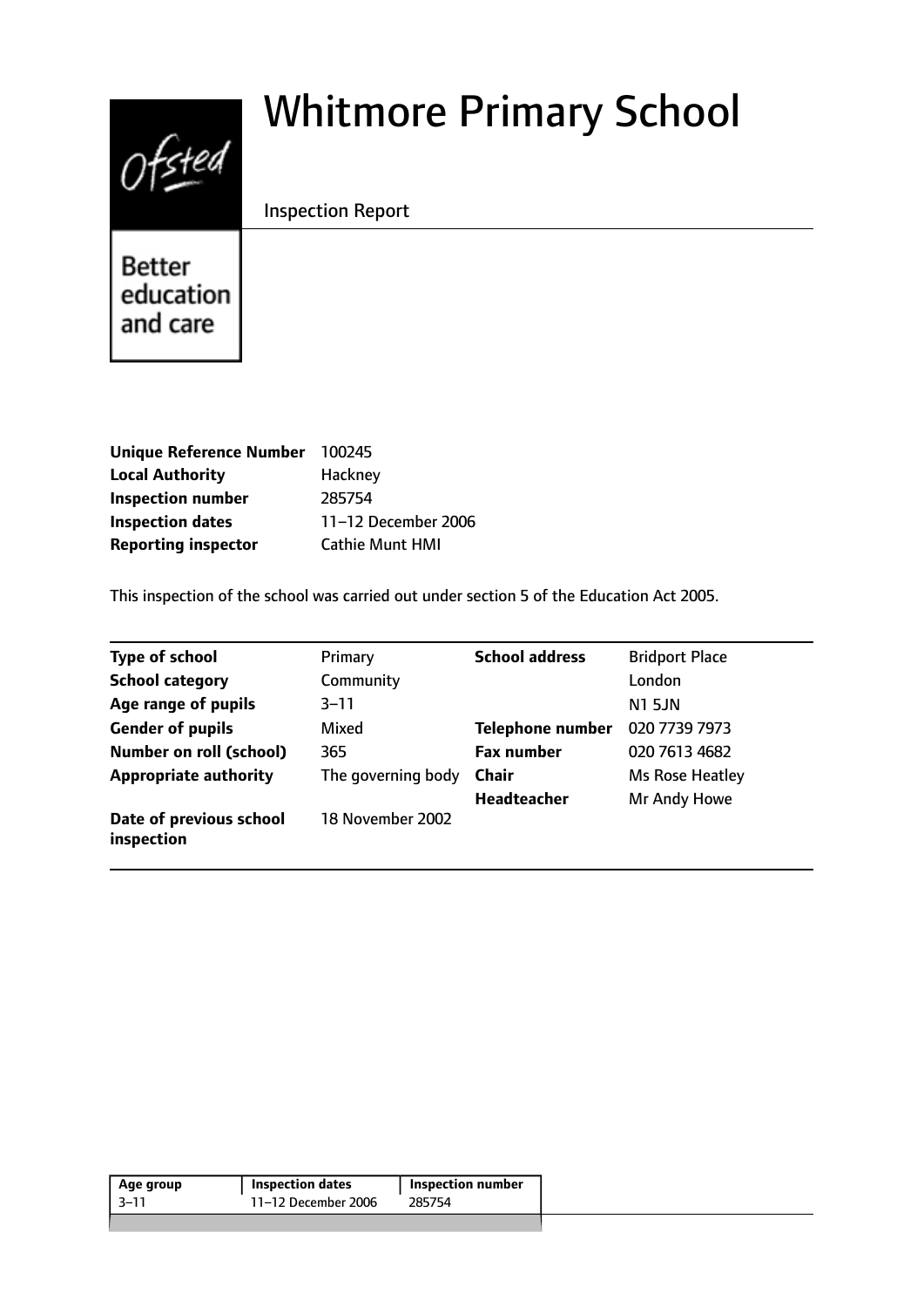© Crown copyright 2006

Website: www.ofsted.gov.uk

This document may be reproduced in whole or in part for non-commercial educational purposes, provided that the information quoted is reproduced without adaptation and the source and date of publication are stated.

Further copies of this report are obtainable from the school. Under the Education Act 2005, the school must provide a copy of this report free of charge to certain categories of people. A charge not exceeding the full cost of reproduction may be made for any other copies supplied.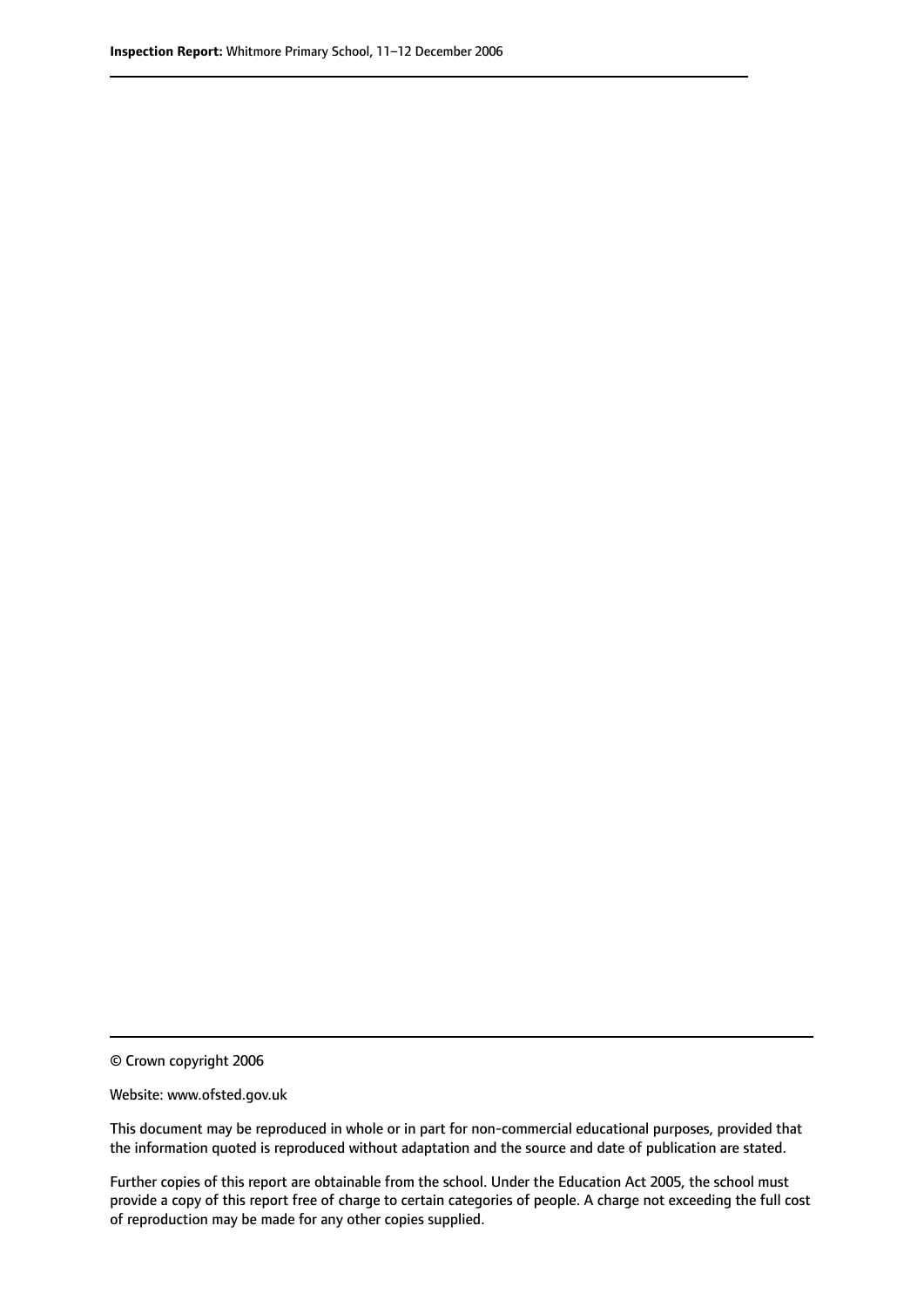# **Introduction**

The inspection was carried out by an HMI and two Additional Inspectors.

# **Description of the school**

This large primary school serves a low socio-economic area. The majority of the pupils are from minority ethnic backgrounds. About fifteen percent are at the early stages of acquiring English and well over a half of the pupils speak another language at home. Turkish is the predominant mother tongue. The proportion of pupils with special educational needs is higher than average. The school has an Autistic Resource Base for ten pupils who receive specialised support but who are often integrated into mainstream classes. An exceptionally high proportion of pupils qualifies for free school meals. Pupils enter and leave in greater numbers than usual throughout the school year.

The current headteacher joined the school in September and is the fourth leader since the last inspection in 2003. There has also been a considerable number of changes in staffing over the last two years. Parts of the building and grounds are in a poor state of repair.

#### **Key for inspection grades**

| Grade 1 | Outstanding  |
|---------|--------------|
| Grade 2 | Good         |
| Grade 3 | Satisfactory |
| Grade 4 | Inadequate   |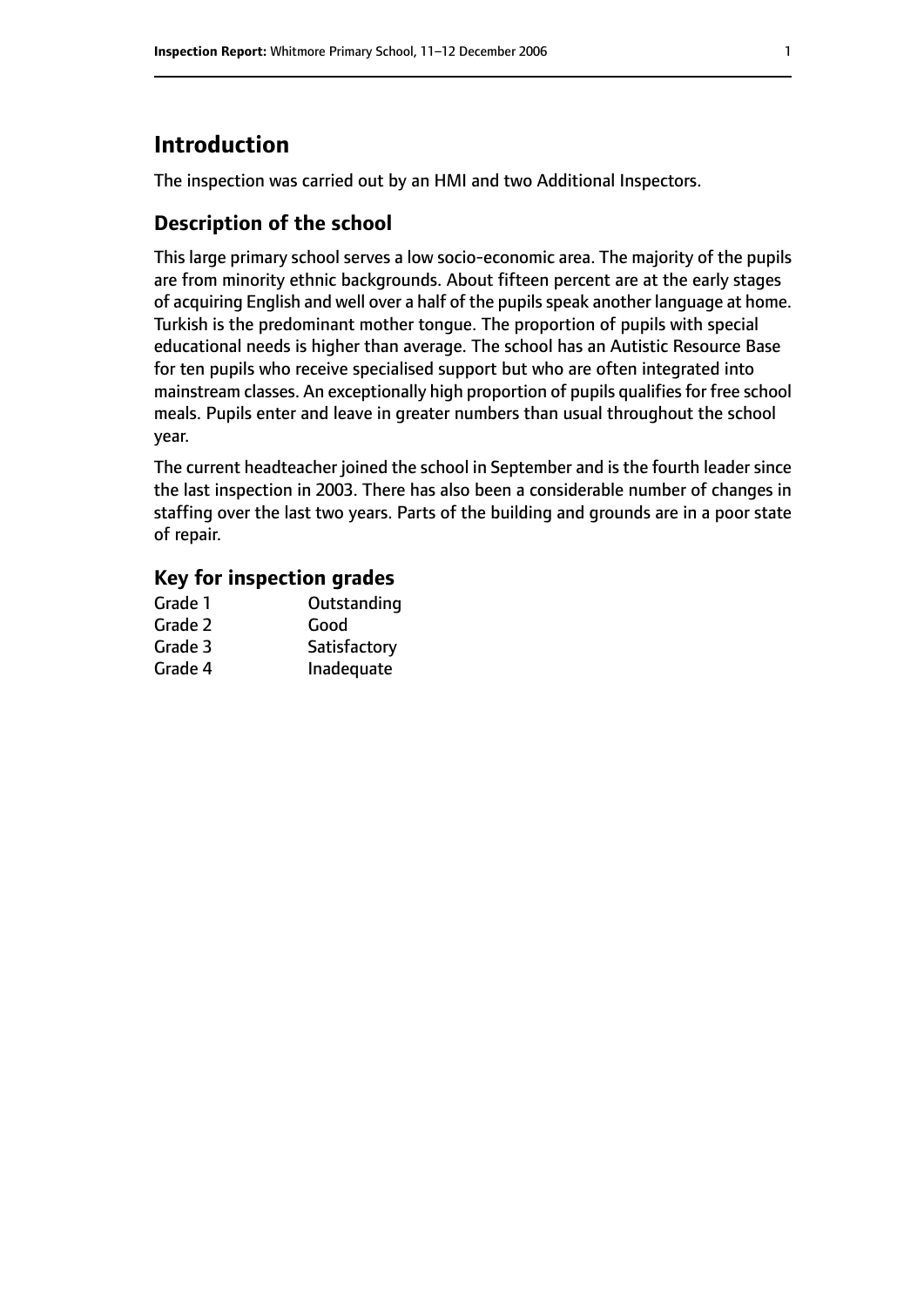# **Overall effectiveness of the school**

#### **Grade: 3**

Whitmore Primary School provides a satisfactory level of education for its pupils. It is going through a period of rapid change. The new headteacher has galvanised staff and governors, resulting in a perceptible ethos of improvement. Under his effective guidance, staff and governors are contributing meaningfully to self-evaluation processes, leading to a shared and accurate view of strengths and areas requiring improvement. Recent changes within the management structure have had a significant impact on school improvement. However, the management of subjects varies from outstanding to developing, as several key subject leaders are new in post and have not had time to influence their areas of responsibility. The school is active in the community and enjoys effective partnerships with others, including a City Livery company, a law firm and local primary schools.

Standards in English, mathematics and science at the end of both key stages were well below the national average in the 2006 national tests. The pupils' work was slightly better than this in about a third of lessons but was still too low in many classes. Some teachers' weak subject knowledge, ineffective monitoring of the pupils' progress and changes in staffing have all contributed to the low standards achieved. Currently, there are weaknesses in the teaching of mathematics and in the marking of work. Marking is inconsistent and does not give pupils sufficient information to help them to improve. However, where teaching is accomplished, pupils make good progress, showing that they are capable of achieving higher standards than in the past. As pupils arrive at the school with very low levels of attainment, particularly in language and social skills, the standards reached represent satisfactory achievement over time. Pupils in the Foundation Stage make good progress in developing communication and social skills.

Behaviour in the school has improved and, generally, is good. This is mainly due to clear expectations and consistency in the application of the school's behaviour policy. Good provision for social, moral, spiritual and cultural development plays an important role in developing the pupils' self esteem and promoting confidence. The curriculum is satisfactory in its content but there are insufficient opportunities for pupils to use their literacy, numeracy and computing skills in other subjects. Pupils enjoy and make good use of the extra curricular opportunities available to them.

There has been reasonable progress since the time of the last inspection but the rate of improvement has accelerated in the last term. To improve the management of information and increase the effectiveness of monitoring progress, the school has recently purchased software that will enable senior managers and governors to interrogate data with greater rigour and timeliness than in the past. Other noticeable improvements have included an increase in attendance rates bringing them in line with national figures, an appropriate level of high-quality monitoring of teaching and learning and recent improvements to the physical condition of the Reception class. The school's capacity to implement and sustain further improvement is good.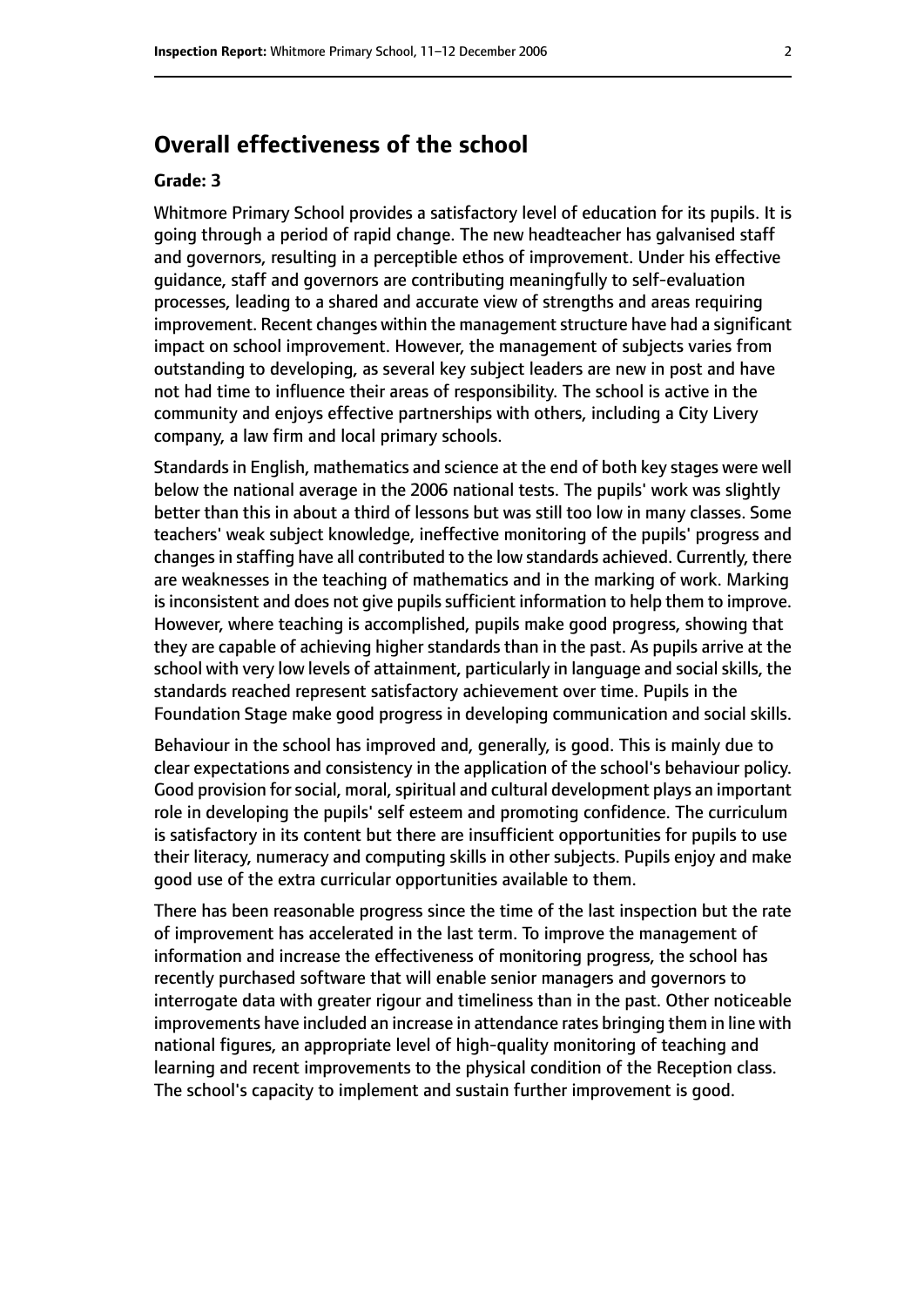#### **What the school should do to improve further**

- Ensure that the quality of teaching is consistently good so that pupils achieve higher standards in English, science and mathematics.
- Develop middle managers' skills so that they promote improvement effectively.
- Ensure that the senior managers and the governing body have regular access to accurate data to enable effective monitoring of progress to take place.

# **Achievement and standards**

#### **Grade: 3**

Achievement is satisfactory. It is better in English than in science or mathematics partly due to improvements in the teaching of reading. However, the progress that pupils make in their learning is hindered by inconsistencies in some of the teaching. Pupils did not meet the 2006 targets set by the school; data indicates that a greater proportion of the pupils are on line to meet their targets this year. There is very good additional support for vulnerable pupils. Consequently, those with learning and emotional difficulties, including those in the Autistic Resource Base, and those at the early stages of learning English make good progress in their learning. Pupils in the Foundation Stage make good progress in acquiring English and in their social skills but many are still below the standard expected when they reach Year 1.

Over the last few years there has been a steady rise in standards in line with the national trend, albeit from a very low starting point. However, the 2006 results were particularly poor at Key Stage 2 and standards in English, mathematics and science were well below average. The school attributes this to changes in staffing, weaknesses in teachers' subject knowledge and the inadequate monitoring of progress. The work in classes shows that a small number of pupils in each year are working at broadly average levels for their age group. However, too many pupils are working at lower levels than they should be, particularly in mathematics.

# **Personal development and well-being**

#### **Grade: 2**

Children in the Foundation Stage settle quickly, developing positive attitudes to school. Pupils' spiritual moral social and cultural development is good and as a result they behave well and enjoy coming to school. Attendance has improved substantially this term and is satisfactory. Positively phrased school rules enable pupils to feel safe and to support each other well. There is a sense of enjoyment in the school. Pupils from many different cultural backgrounds get on very well together providing a good model for racial harmony. They show a good knowledge of many faiths, including Christianity, and the work on display celebrates their differences well. Pupils are becoming more actively involved in their education through discussion in lessons but there is room for the development of independent working.

Pupils understand how to stay safe and healthy and enjoy the fruit on offer at break. They demonstrate a good sense of community and are appropriately prepared as future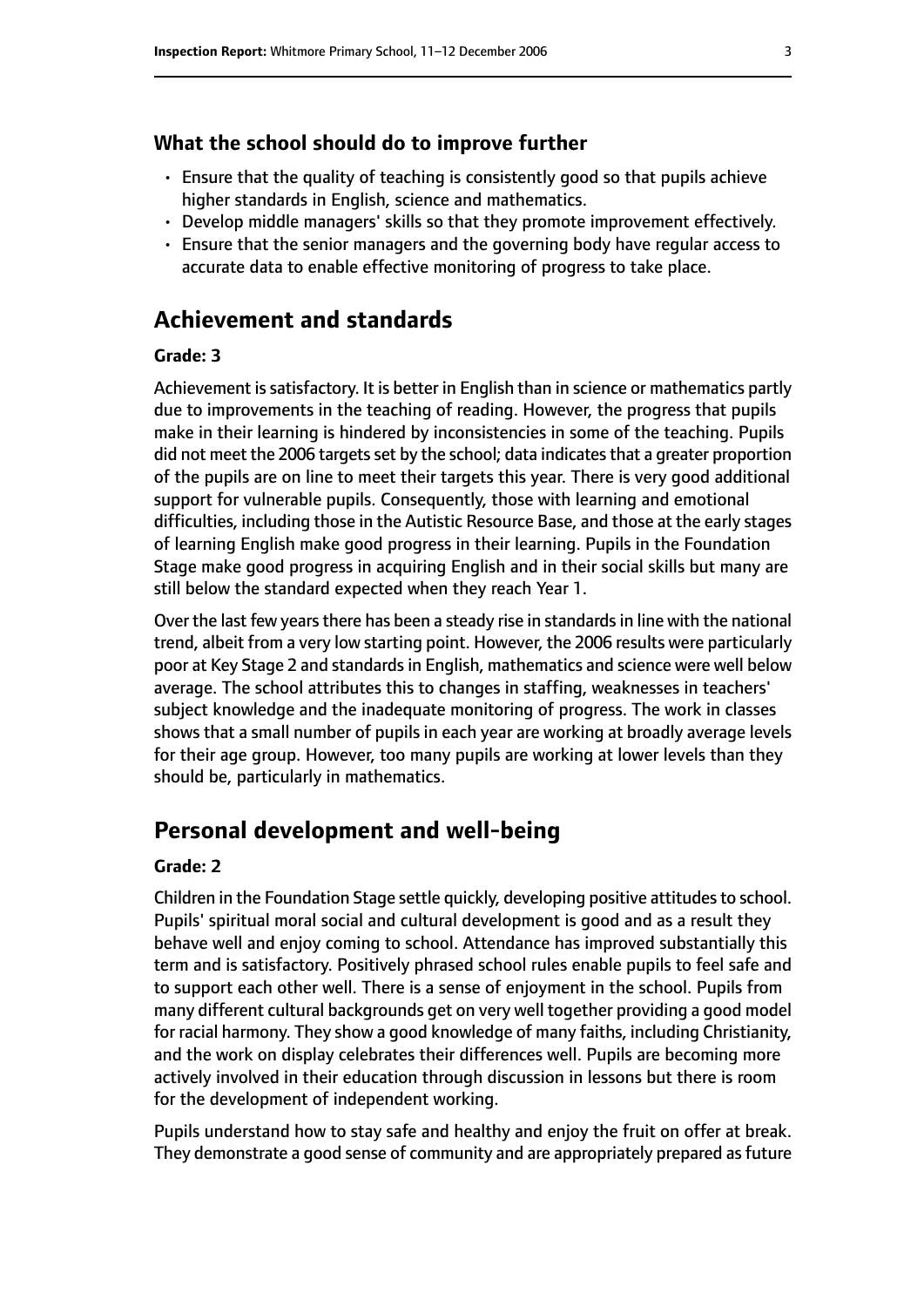citizens through activities such as the school council. Their good progress in developing spoken English and in acquiring important social skills, their improved attendance and the responsible and caring attitudes that they show to their teachers and to each other equip them well for the future.

# **Quality of provision**

#### **Teaching and learning**

#### **Grade: 3**

The quality of teaching is satisfactory with examples of good practice across the school. Relationships are pleasant and teachers generally present the pupils with good models of speaking and writing. However, there is not enough good teaching to ensure that all pupils make consistently good progress. In a small number of less successful lessons, attention to detail was poor, teachers' subject knowledge was weak and pupils had insufficient opportunities to develop independent learning. In better taught lessons teachers had high expectations of what should be achieved, gave clear explanations, used summing up sessions to help pupils review how well they had done and made good use of learning support assistants.

The majority of pupils were attentive in lessons although a few, mainly boys, required frequent intervention from adults to stop them from interfering with the progress of other pupils. Assessment procedures are developing suitably due to the work of senior staff and to the support from the local authority consultant for English. However, marking is inconsistent. This allows errors to go unchallenged and gives pupils too little sense of how well they are doing. It results in inappropriate levels of challenge in some lessons when teachers do not have a clear enough idea of what pupils can do.

#### **Curriculum and other activities**

#### **Grade: 3**

The curriculum, including that for the Foundation Stage, is satisfactory. It covers all requirements and is enhanced by a suitable range of clubs and activities including sports, music and drama. Pupils enjoy coming to school, feel successful and enjoy their achievements even though standards are low. Staff have endeavoured to make bleak, outside areas more interesting but some equipment is old and tired. Focus weeks promote events such as Black History and enjoyable residential trips benefit pupils' personal, social and emotional development. The school encourages healthy eating by providing fruit at break-times rather than sweets or biscuits. The whole curriculum is accessible to all pupils including those with learning difficulties or autistic spectrum disorders.

A weakness in the curriculum is the limited amount of cross-curricular links between subjects. The school recognises that many subjects are taught in isolation and that there is need for a more coherent approach.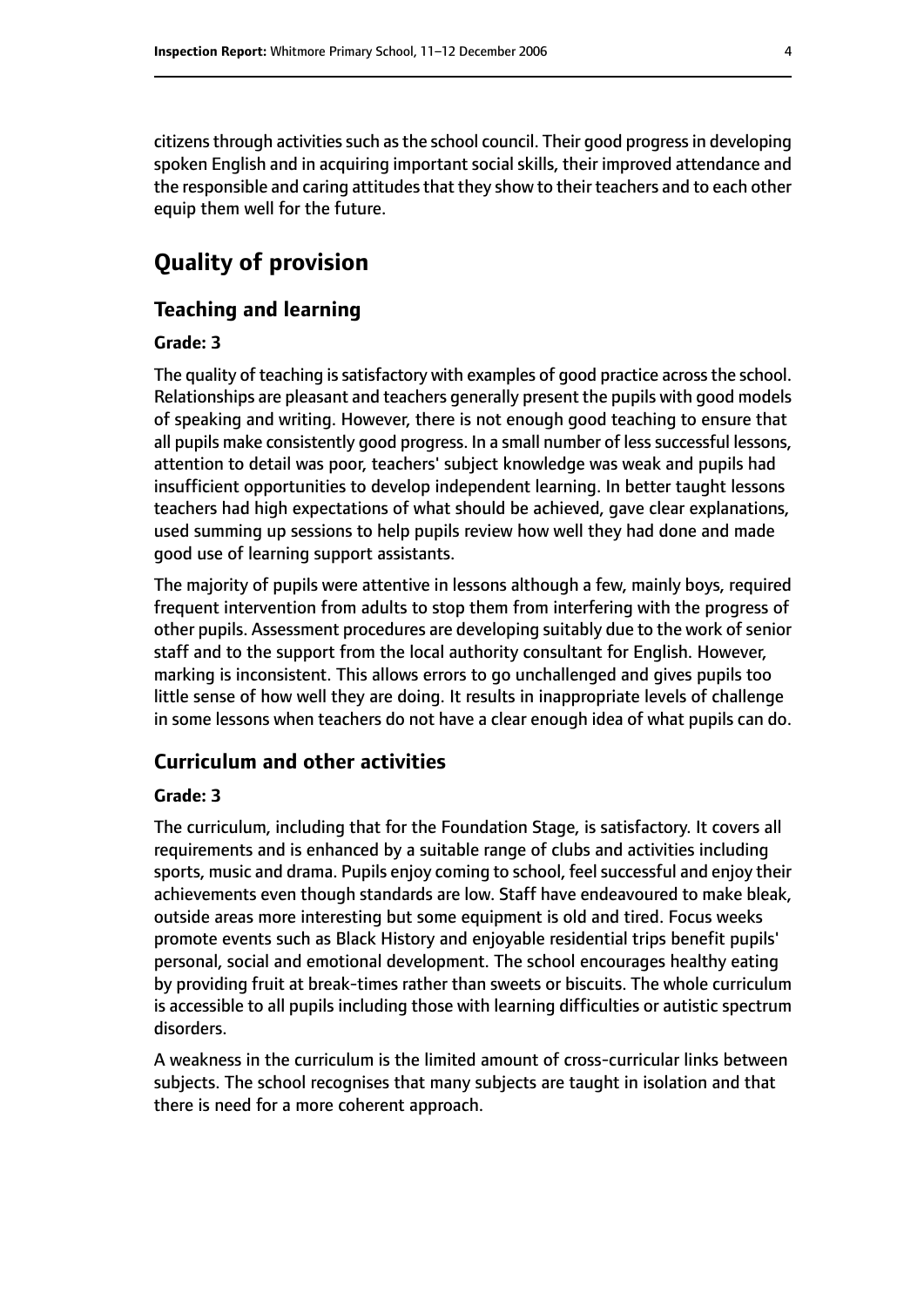#### **Care, guidance and support**

#### **Grade: 2**

Care guidance and support are good. The school goes out of its way to know and understand its pupils well. Children in the Foundation Stage receive home visits prior to starting school in order to develop supportive links with parents. Pupils receive strong pastoral support from staff and enjoy good relationships with them. However, they need better feedback on how well their daily work is progressing. There is a good level of support for those who find school work or school life difficult to adjust to. The learning mentor is increasingly effective in helping individuals and groups to overcome problems and enjoy their lessons. Staff check that pupils are in a safe environment during lessons and at break-times. The breakfast club provides a calm and caring start to the school day and pupils and parents appreciate this greatly. Pupils with learning difficulties or disabilities, including those in the Autistic Resource Base, and those for whom English is an additional language, are very well supported. The school has specialist teachers who give extra support and guidance to them as well as helping other teachers who work with them. Assistants work well with the teachers and give good support to vulnerable pupils. This helps them to make good progress over time. The school's procedures for child protection and health and safety are thorough.

### **Leadership and management**

#### **Grade: 3**

The headteacher has moved the school forward well in a very short time. He is a good role model with clear vision and a strong commitment to raising standards. This is reflected in the proficient, draft school improvement plan, produced in consultation with staff, governors, pupils and parents. The headteacher is supported well by the deputy head and senior leaders. Together they have made a good start in developing their roles and creating a team committed to raising expectations for all pupils. Key subject co-ordinators have been empowered to develop their subjects and there are now clear lines of management responsibility. Self evaluation is accurate and increasingly based on detailed tracking and data analysis. These initiatives, however, are recent, and are not yet clearly reflected in standards and pupils' achievements.

Teachers who are new to the school and those new to the profession are well supported. Whilst there are now more rigorous systems to monitor teaching and learning, the school is aware that inconsistencies remain in the quality of teaching with too many lessons being only satisfactory.

The governors, led by a hardworking chairperson, are very aware of the importance of good leadership. They have been well informed about the performance of the school this term and are in a suitable position to influence its strategic direction. There is now good financial management.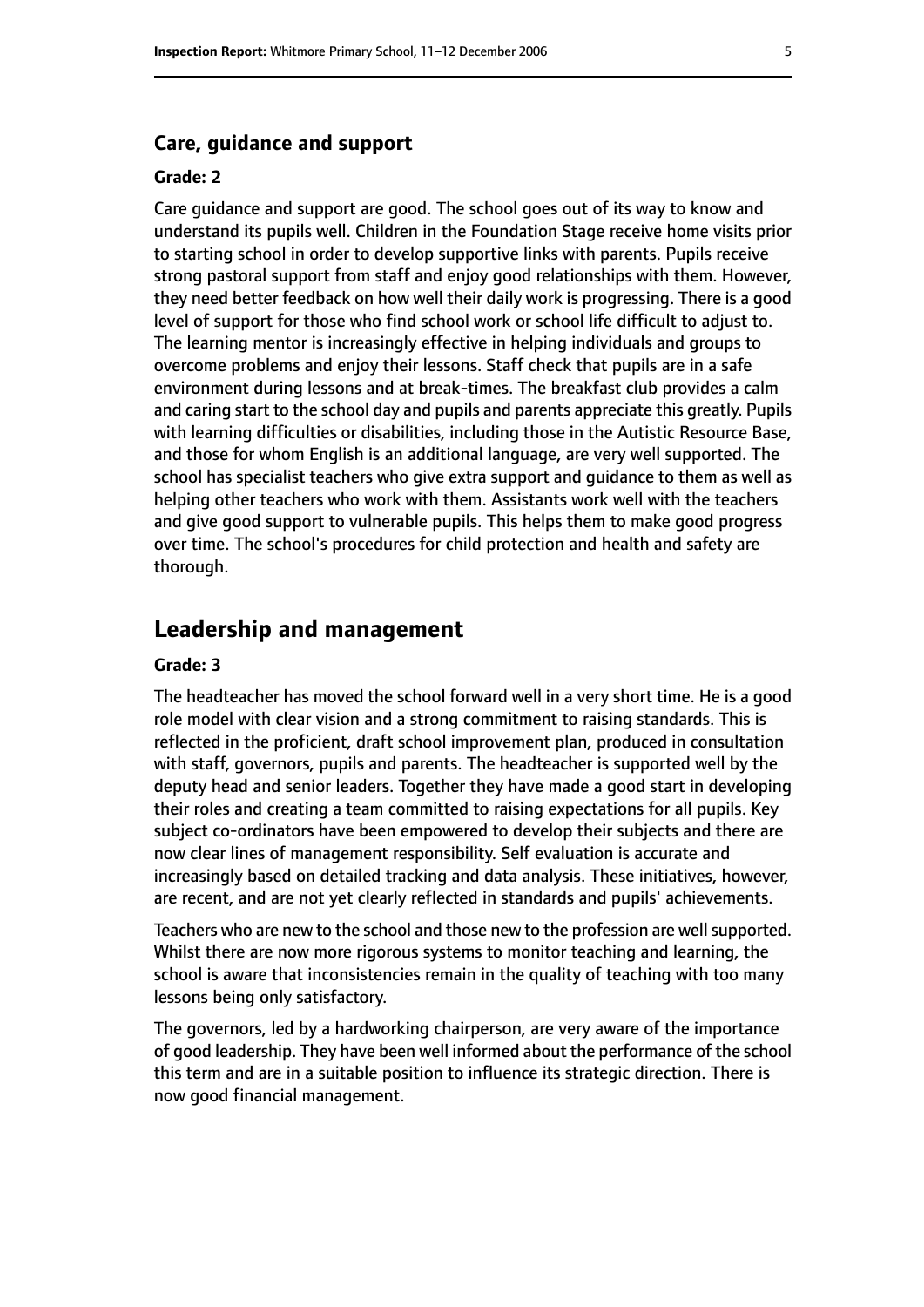**Any complaints about the inspection or the report should be made following the procedures set out inthe guidance 'Complaints about school inspection', whichis available from Ofsted's website: www.ofsted.gov.uk.**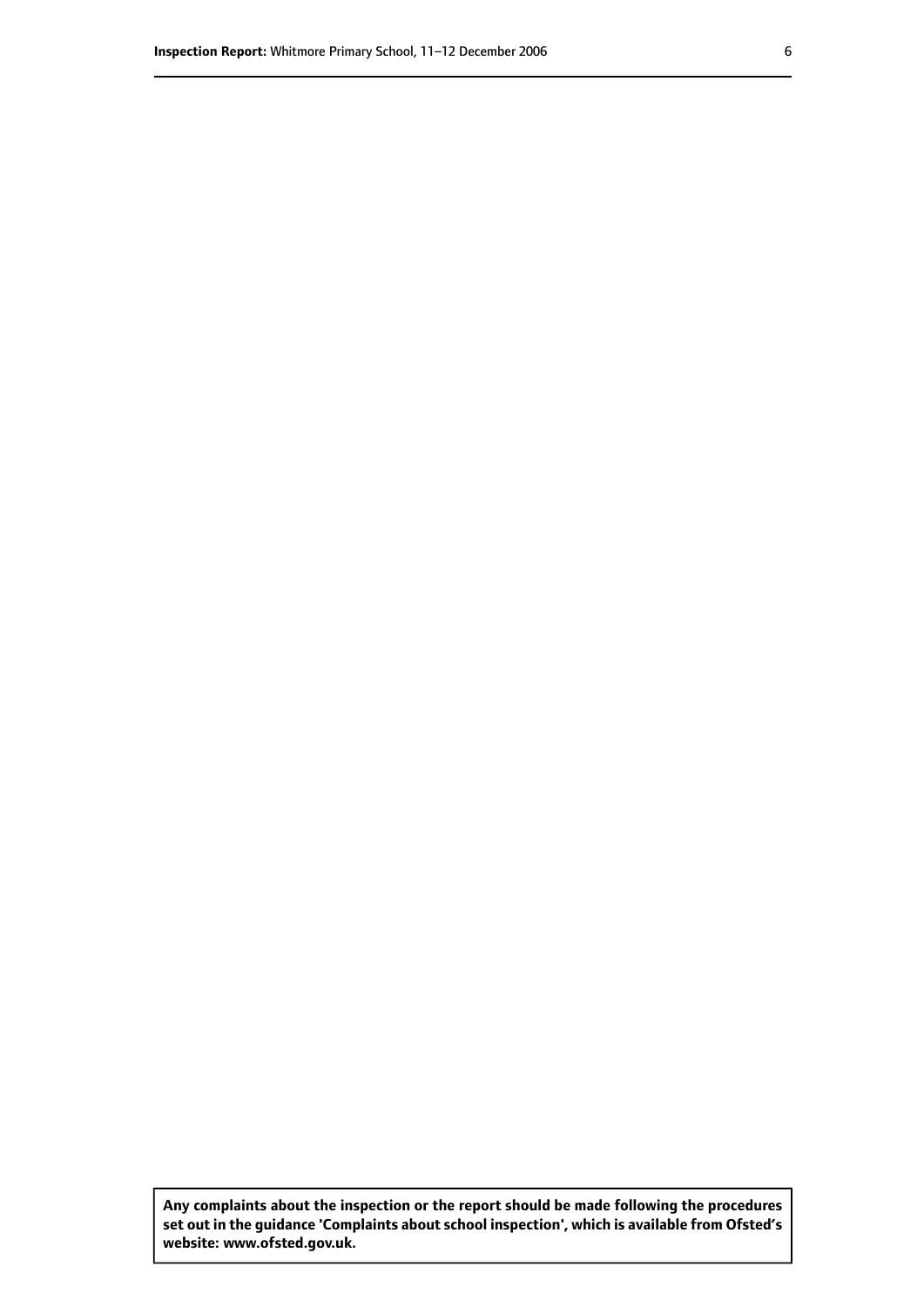# **Inspection judgements**

| Key to judgements: grade 1 is outstanding, grade 2 good, grade 3 satisfactory, and grade 4 | School         |
|--------------------------------------------------------------------------------------------|----------------|
| inadeauate                                                                                 | <b>Overall</b> |

# **Overall effectiveness**

| How effective, efficient and inclusive is the provision of education, integrated<br>care and any extended services in meeting the needs of learners? |     |
|------------------------------------------------------------------------------------------------------------------------------------------------------|-----|
| How well does the school work in partnership with others to promote learners'<br>well-being?                                                         |     |
| The quality and standards in the Foundation Stage                                                                                                    |     |
| The effectiveness of the school's self-evaluation                                                                                                    |     |
| The capacity to make any necessary improvements                                                                                                      |     |
| Effective steps have been taken to promote improvement since the last<br>inspection                                                                  | Yes |

# **Achievement and standards**

| How well do learners achieve?                                                                               |  |
|-------------------------------------------------------------------------------------------------------------|--|
| The standards <sup>1</sup> reached by learners                                                              |  |
| How well learners make progress, taking account of any significant variations between<br>groups of learners |  |
| How well learners with learning difficulties and disabilities make progress                                 |  |

# **Personal development and well-being**

| How good is the overall personal development and well-being of the<br>learners?                                  |  |
|------------------------------------------------------------------------------------------------------------------|--|
| The extent of learners' spiritual, moral, social and cultural development                                        |  |
| The behaviour of learners                                                                                        |  |
| The attendance of learners                                                                                       |  |
| How well learners enjoy their education                                                                          |  |
| The extent to which learners adopt safe practices                                                                |  |
| The extent to which learners adopt healthy lifestyles                                                            |  |
| The extent to which learners make a positive contribution to the community                                       |  |
| How well learners develop workplace and other skills that will contribute to<br>their future economic well-being |  |

# **The quality of provision**

| $\Box$ How effective are teaching and learning in meeting the full range of the $\Box$<br>  learners' needs?        |  |
|---------------------------------------------------------------------------------------------------------------------|--|
| $\mid$ How well do the curriculum and other activities meet the range of needs<br>$\mid$ and interests of learners? |  |
| How well are learners cared for, guided and supported?                                                              |  |

 $^1$  Grade 1 - Exceptionally and consistently high; Grade 2 - Generally above average with none significantly below average; Grade 3 - Broadly average to below average; Grade 4 - Exceptionally low.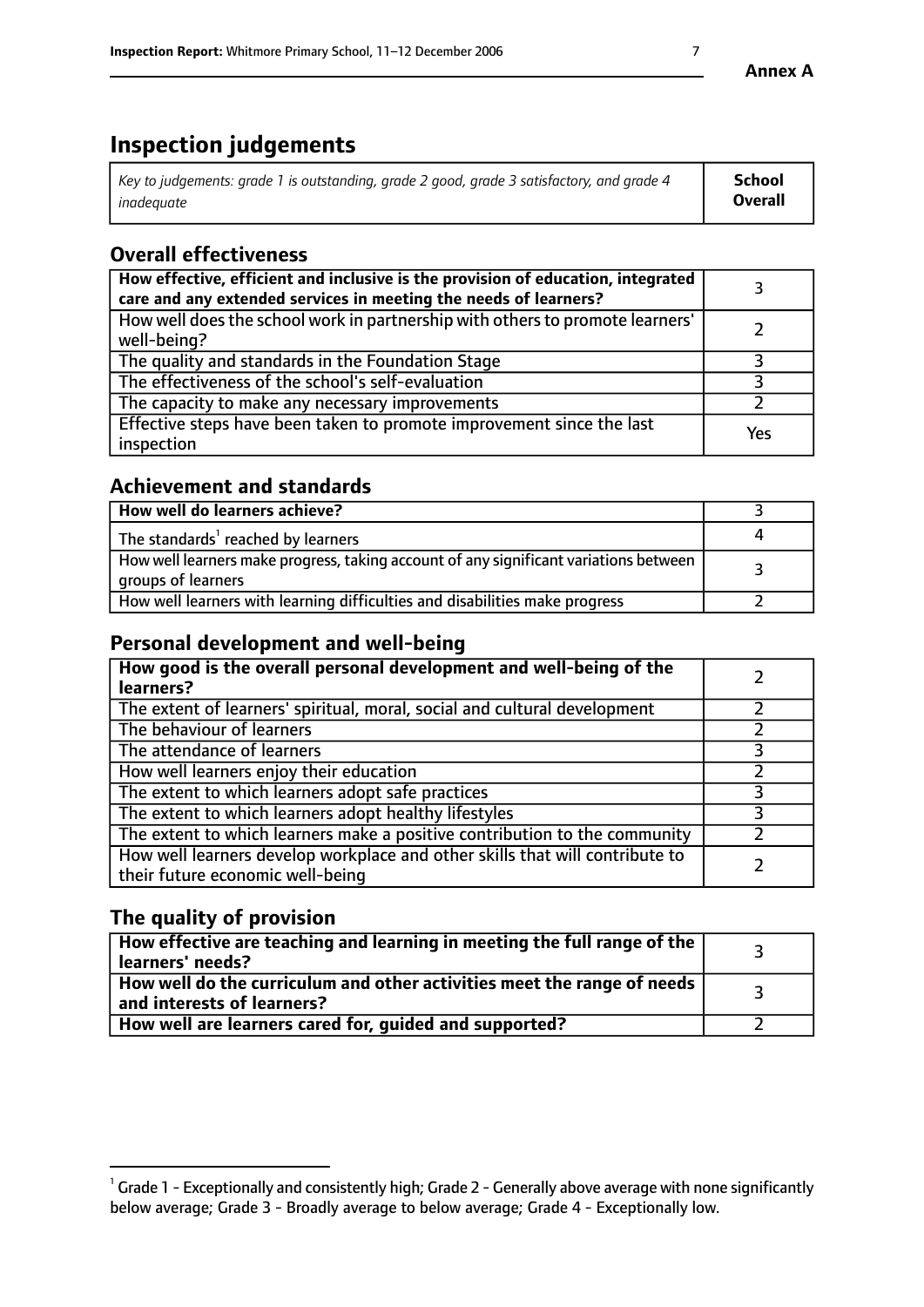# **Leadership and management**

| How effective are leadership and management in raising achievement<br>and supporting all learners?                                              |           |
|-------------------------------------------------------------------------------------------------------------------------------------------------|-----------|
| How effectively leaders and managers at all levels set clear direction leading<br>to improvement and promote high quality of care and education |           |
| How effectively performance is monitored, evaluated and improved to meet<br>challenging targets                                                 | 3         |
| How well equality of opportunity is promoted and discrimination tackled so<br>that all learners achieve as well as they can                     |           |
| How effectively and efficiently resources, including staff, are deployed to<br>achieve value for money                                          | 3         |
| The extent to which governors and other supervisory boards discharge their<br>responsibilities                                                  | 3         |
| Do procedures for safequarding learners meet current government<br>requirements?                                                                | Yes       |
| Does this school require special measures?                                                                                                      | No        |
| Does this school require a notice to improve?                                                                                                   | <b>No</b> |